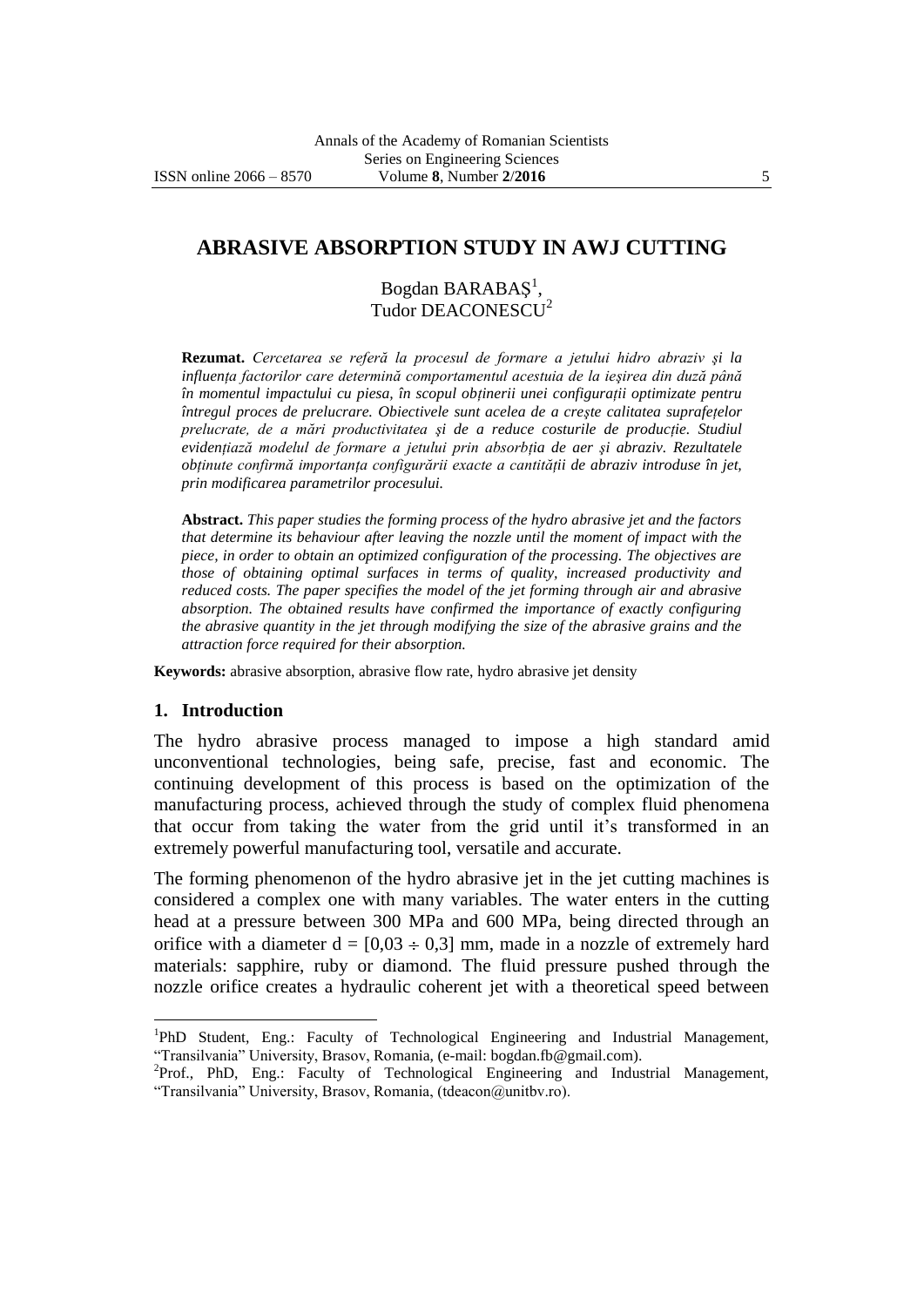700 m/s and 1000 m/s. This jet passes through the mixing chamber gathering in his composition abrasive particles together with an amount of air. This paper studies the influence of the water jet nozzle size inside the cutting head on the amount of abrasive incorporated in the jet as well as the influence of the fluid pressure, so the speed with which it runs through the mixing chamber, on the amount of abrasive incorporated.

The modelling equations of the behaviour of the jet have an important experimental component because the Rayleigh-Weber linear theory can't explain exactly the initial moment of the jet disintegration into drops and their number. These calculations however are essential and necessary for the correct sizing of the mixing chamber and the abrasive absorption tube. With the formation of droplets the behaviour of the fluid changes radically, this may or may not adhere to the tube walls forming sliding strips on the walls or not, depending on the nature of the fluid and its parameters [2].

Determining the size of each zone and the correct sizing of the cutting jet represents a problem of maximum importance for the hydro abrasive jet process. It results the need of corroborating the input data (jet pressure, flow, quality of the fluid), the intermediate data (nozzle shape, nozzle material nozzle size) and output data (sizing of the mixing chamber, focusing tube length, abrasive feeder size, etc.).[5]

The different design of the components that facilitate the entry of the flow of water in the nozzle that creates jet, determinates various effects in the exit speed of the nozzle, depending on the pressure and water flow. Research has shown that a greater length of the entry tube is preferred over a shorter length. At pressures less than 200 Mpa the ellipsoidal shape offers superior results over a hyperboloid shape at the nozzle entry.

The fluid under pressure reaches the nozzle made of a very hard material (ruby, sapphire, diamond). According to Bernoulli's law at the exit of the nozzle the fluid enters in the mixing chamber with a very high speed (up to 1000m/s).The liquid develop into a fluid whose composition has 3 stages: liquid (water that exits the nozzle), solid (the abrasive which is basically absorbed in the composition of the fluid through the Venturi effect, in the mixing chamber), gas (air enters the fluid composition with the abrasive particles).

The abrasive particles and air molecules are taken into the jet composition, accelerated and pushed chaotically towards the middle of the jet. Crashes between them and the water molecules lead to phenomena that oppose stability and consistency of the jet. That is way he is directed through the focusing tube, tube that basically supports the broadening of the jet, stopping particles to disperse, redirecting them towards the inside. The jet interaction with the focusing tube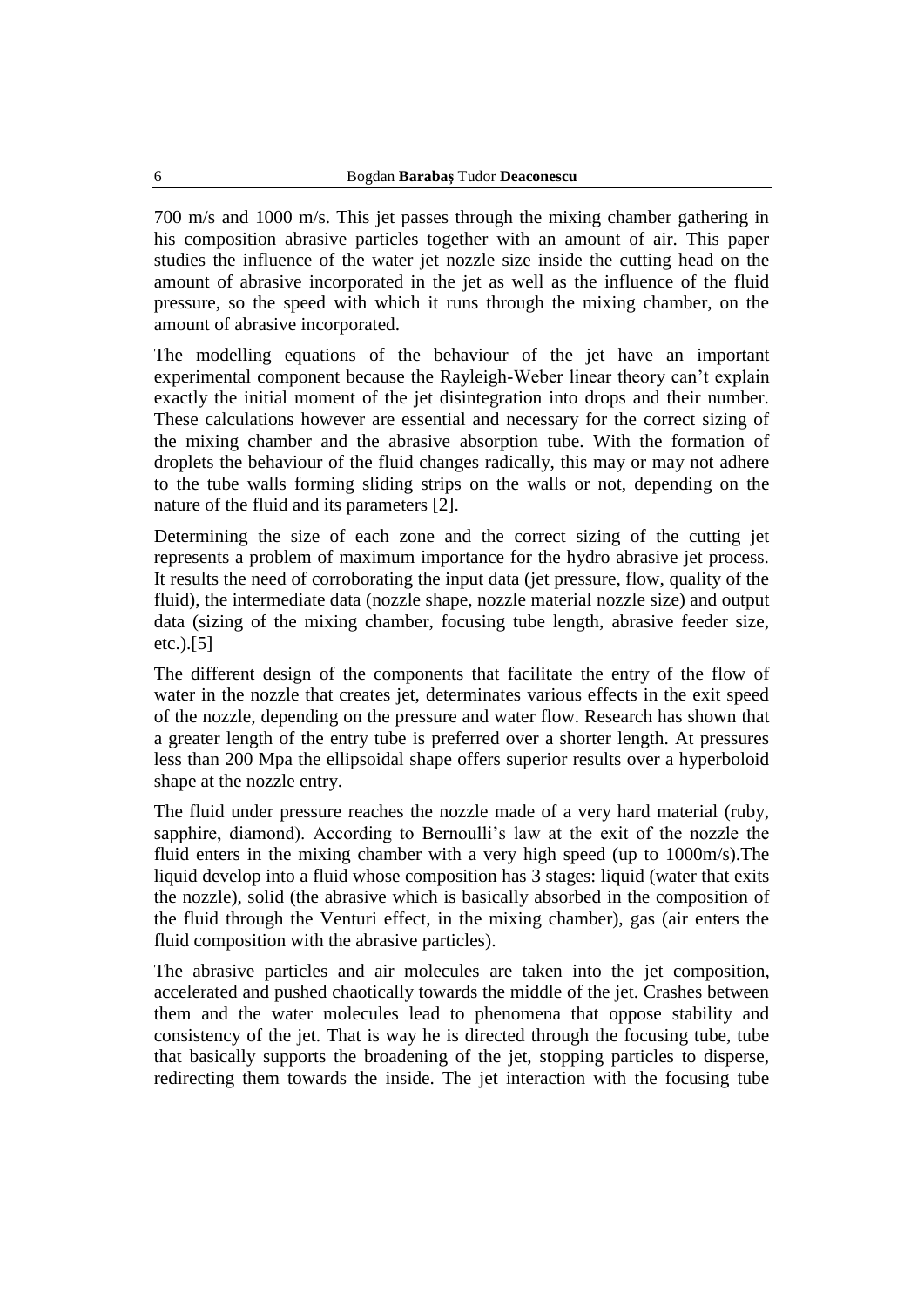walls leads to the appearance of some large friction forces, wear of the walls and the decreasing of the jet speed. [9]

An abrasive jet generating system has the following requirements: optimal acceleration of the abrasive particles, providing a sufficient kinetic energy of the abrasive jet, low wear of the component parts, high performance and functionality.

The functions of an abrasive generating system are: acceleration and jet speed increase, abrasive absorption, and coherent jet projection towards the work piece.

The acceleration and speed increase of the jet are made accordingly to Bernoulli's law. It is based on the water going from a very high pressure and low speed to a very high speed and low pressure. This is obtained by adding a nozzle, in the high pressure network. The inner diameter should be between 0.03 mm and 0.3 mm, having extremely well finished surfaces to obtain the jet coherence.

## **2. Theoretical considerations**

The water from the supply network is brought to a very high pressure with the help of pressure amplifiers, pressure spikes being attenuated by an accumulator. This sends towards the flow generating system water at a constant high pressure, through tubes.

The flow generating system receives water at a constant high pressure which it transforms into a high speed jet applying Bernoulli's law (1)

$$
p_{at} + \frac{\rho_a}{2} V_j^2 + \rho_a g h_1 = p + \frac{\rho_a}{2} V_t^2 + \rho_a g h_2 \tag{1}
$$

where:  $p_{at}$  is the atmospheric pressure [Pa];

*p* is the fluid pressure at the entrance to the nozzle [Pa];

 $\rho_a$  is water density [kg/m<sup>3</sup>];

 $V_i$  is the velocity of the jet at the exit of the nozzle orifice [m/s];

 $V_t$  is the flow velocity of high pressure water [m/s];

 $h_1 = h_2$  is the distance to the reference plane [m].

Considering:  $h_1 = h_2$ ,  $V_i \gg V_t$ ,  $p \gg p_{at}$ , relation (1) become:

$$
\frac{\rho_a}{2}V_j^2 = p \tag{2}
$$

$$
V_j = \sqrt{\frac{2p}{\rho_a}}\tag{3}
$$

where  $\mu$  is a factor specific to each installation dependent on friction losses, turbulence, compressibility, the water pressure and the nozzle shape [1], [9], [10], [12].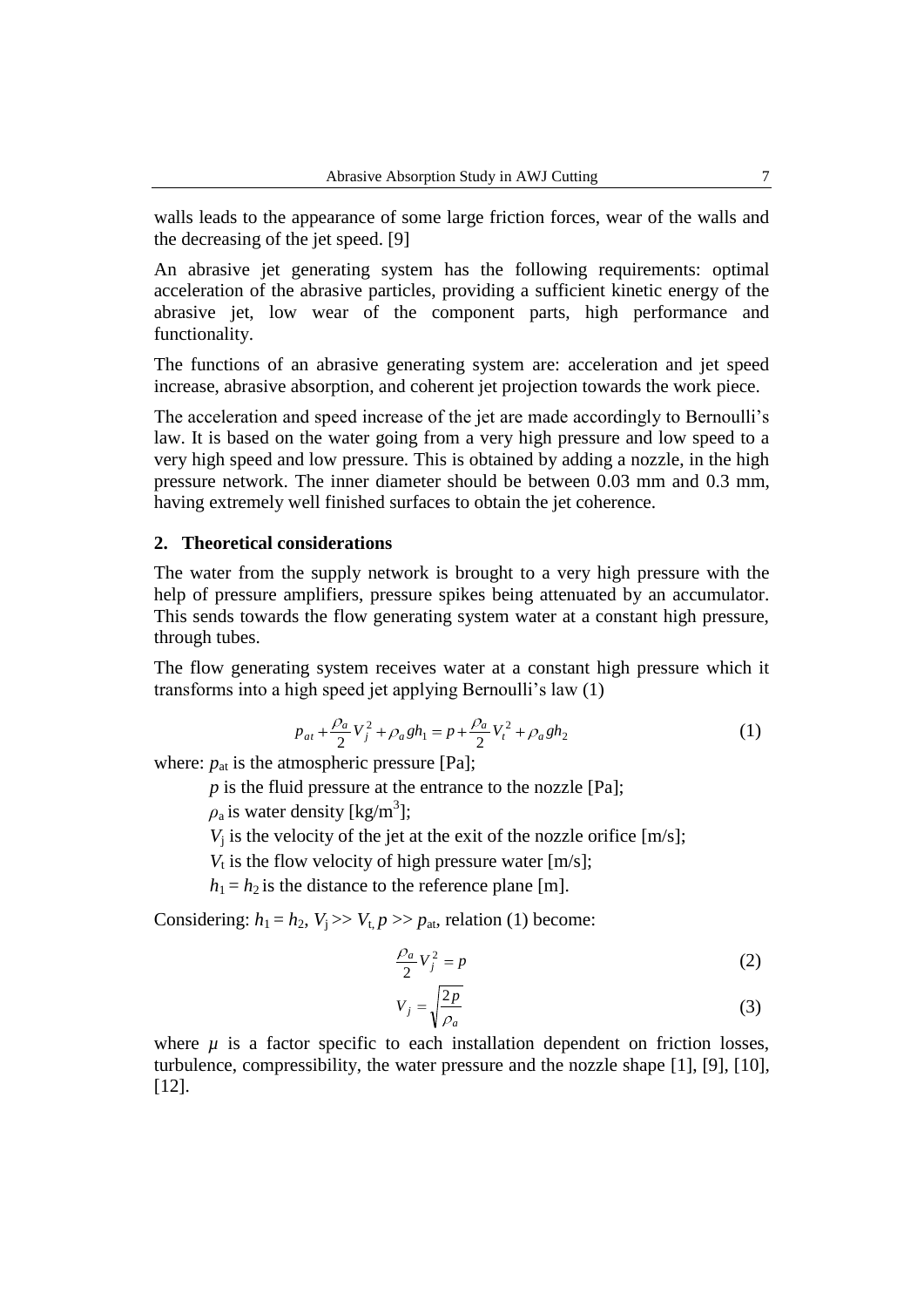#### **2.1. Abrasive absorption**

Transforming the water jet in abrasive water jet is made by absorption of the abrasive and the air, finally forming a fluid with supersonic speeds, whose triphase composition is the major component cutting of AWJ system.

The process of abrasive absorption in the jet is a complex one, determined by the following factors: the pressure of the flow of liquid from the pipes, *p* [Pa]; the diameter of the nozzle that forms the jet, *d* [mm]; the velocity of the jet at the nozzle exit,  $V_i$  [m/s]; the mass flow of the jet at the entry in the mixing chamber, , *Qm*<sup>j</sup> [g/s]; the diameter of the abrasive particles, *D* [mm]; the density of the abrasive  $\rho_{ab}$  [g/cm<sup>3</sup>]; the mass flow of the jet at the exit from the mixing chamber  $Qm_e$  [g/s]; the speed at the exit from the mixing chamber,  $V_{ie}$  [m/s]; the speed of the jet at impact,  $V_f$  [m/s]. The following hypotheses have been made: the initial speed of the abrasive,  $V_{0ab} = 0$ , the friction and gravitational forces, encountered by the abrasive particles crossing through the feeding tube, are null, the shape of the particles is considered spherical, the influence of the cavitation phenomena and turbulence has not been taken into consideration, the transformations which happened in the jet because of the air molecules implosion, under the action of the pressure inside the interior of the jet, have not been considered. Throughout, from the nozzle exit until the impact with the piece the behaviour of the jet has been considered ideal without taking into consideration the friction inside the jet.



The jet has three regions at the exit from the nozzle. (Fig. 1) [2], [15].

**Fig. 1.** The areas of the water jet at the exit from the nozzle.

The base zone is the zone with a constant pressure on axial direction. The length of this zone depends on the nozzle radius and its form, respectively the crossing angle between the jet diameter and the pipe.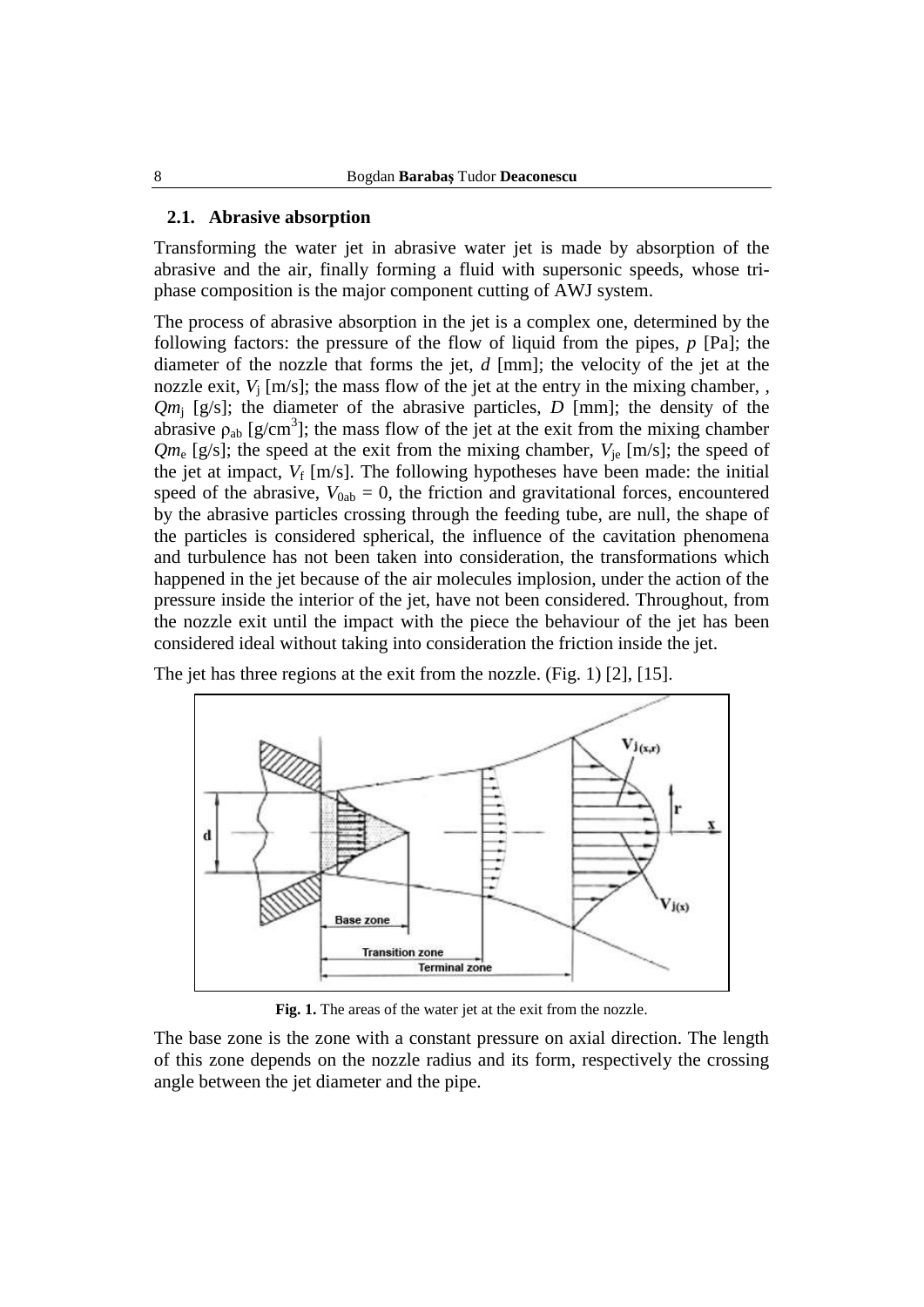The transition zone represents a zone in which the friction forces with the air decrease the jet speed. Also, attraction and incorporation of molecules in the jet, their implosion caused by high pressure, creates a phenomena of turbulence that leads to the increase of the jet diameter as well as the decrease of the speed on the edges  $(L_t = 5,33 \cdot L_b)$  [3], [4], [5]. The dynamic measures vary across the axial and radial direction. Terminal area is the area where the jet tends to lose its cohesion. At the exit of the nozzle, the jet moves at a speed  $V_i = 700 \div 1000$  [m/s], incorporating the air molecules found in close proximity, creating in wider space of the mixing chamber a decrease of normal pressure  $p_{n}$ .

Absorption of air and abrasive in the formed jet, reduce its speed, contributing to increase the diameter of the jet. The presence of focusing tube, after the mixing chamber, forces the jet to retain cohesion, allowing its precise targeting.

The velocity of the jet at a distance r from its axis (Fig. 1.) is determined as [5]:

$$
V_j \cdot \mathbf{tr} = V_j \cdot \left(1 - \frac{2r}{d_j \cdot \mathbf{L}_i}\right)^{\frac{1}{7}}
$$
 (5)

where:

 $V_i(x)$  it is the maximum speed in the centre (axis) of jet  $[m/s]$ ;

*r* is the distance from the centre of the jet for what is calculated  $V_i(xr)$ , [mm];

 $d_i(L_i)$  is the diameter of the jet in the mixing chamber at distance  $L_i$  from exit of the nozzle [mm].

The absorption of air in jet, modify its density [6], [7], [13].

$$
\rho_j \mathbf{L}_{bi} = \left(1 - a_1 \frac{L_{bi}}{d}\right) \rho_a
$$
\n
$$
\begin{bmatrix}\n\end{bmatrix} \tag{6}
$$

$$
\rho_j \blacktriangleleft_{ci} = \left[ \frac{L_{ci}}{d \left( 2.7 \frac{L_{ci}}{d} - 20 \right)} + \frac{8d}{L_{ci}} \right] \rho a \tag{7}
$$

where:

 $\rho_j(L_{bi})$  is jet density in basic zone, calculated for dimension  $L_{bi}$  [g/cm<sup>3</sup>];

 $\rho_i$  ( $L_{ci}$ ) is jet density in transition zone, calculated for dimension  $L_{ci}$  $[g/cm^3];$ 

 $a_1$  is a coefficient that takes into account the report  $L_i/d$  (report that defines the content of air in jet).

After conducted experiments, Yanaida proposed the following relation for  $d_i(L_i)$ [3]:

$$
d_j \blacktriangleleft_i = 0.24d\sqrt{L_i} \tag{8}
$$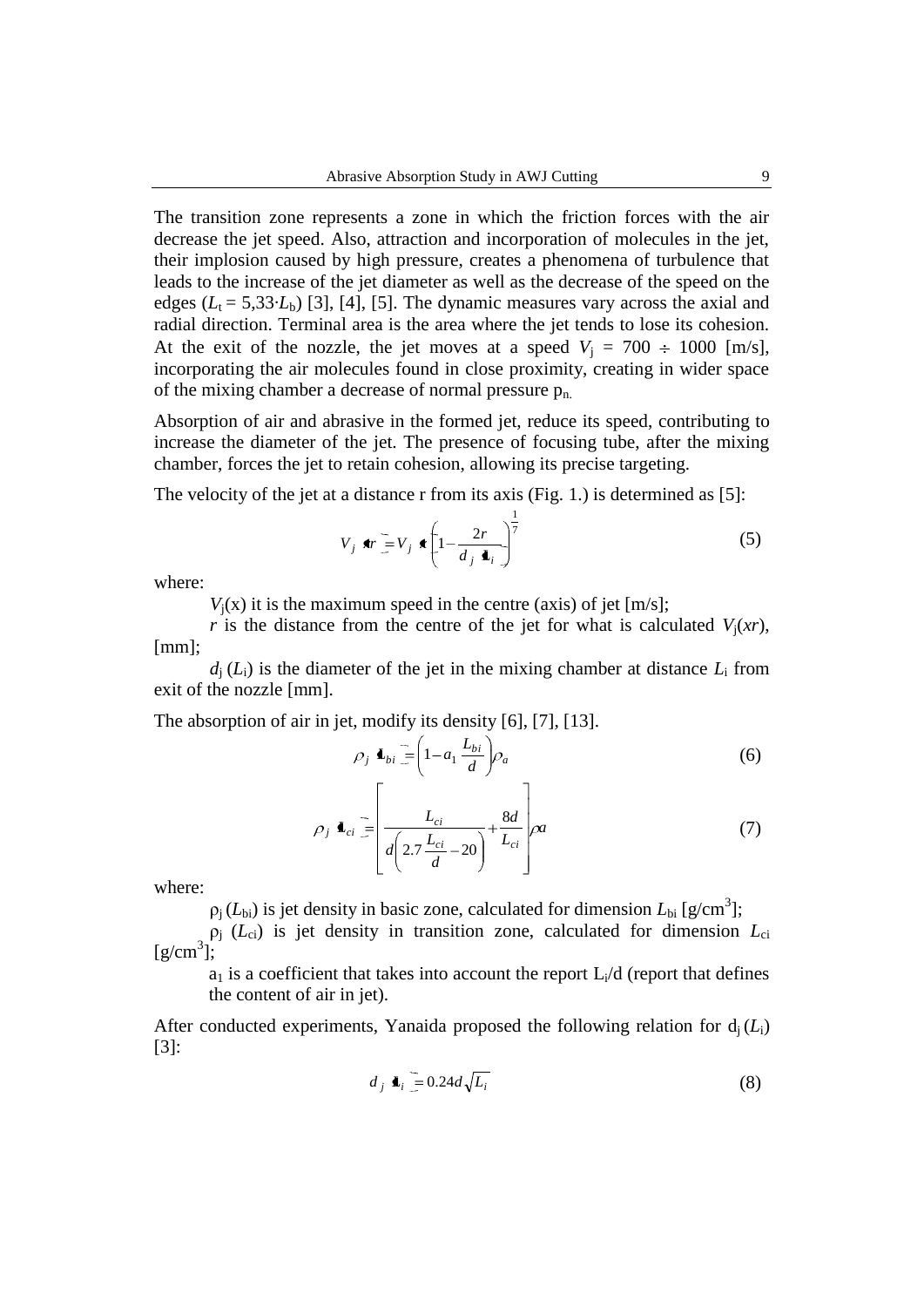Jet diameter increases proportionally to the square root of the length at which it is measured.

Flow regime can be laminar, of the transit or turbulent, depending on the value of Reynolds number. In fact, the fluid is viscous, air is compressible, and the system made to achieve a minimum entropy state. In such a system, Reynolds number, *Re*, is:

$$
\operatorname{Re}_j = \frac{\rho_j \mathbf{L}_i \tilde{V}_j d_j \mathbf{L}_i}{\mu} = \frac{V_j d_j \mathbf{L}_i}{V}
$$
(9)

where:

*Re<sup>j</sup>* is Reynolds number, corresponding with focusing sector, considering water a viscous liquid;

µ is the dynamic viscosity of the fluid [Pa·s];

v is the kinematic viscosity of the fluid  $[m^2/s]$ ;  $V_i$  is jet velocity [m/s].

For *Re* < 2000, the flow is laminar. For turbulent flow, where *Re* > 4000, can be noted random and irregular fluctuations of fluid velocity, caused by the local mixing or internal fluid turbulence which, usually, has low viscosity and high density.

Results that starting from mixing chamber, occurring vortices and secondary flow directions leading to losses speed according to relations (4), (5) and to pressure drop due to multiple factors (absorption of air and abrasive at the entrance and exit of nozzle, as well as, at entrance and exit of focusing tube) Fig. 2.

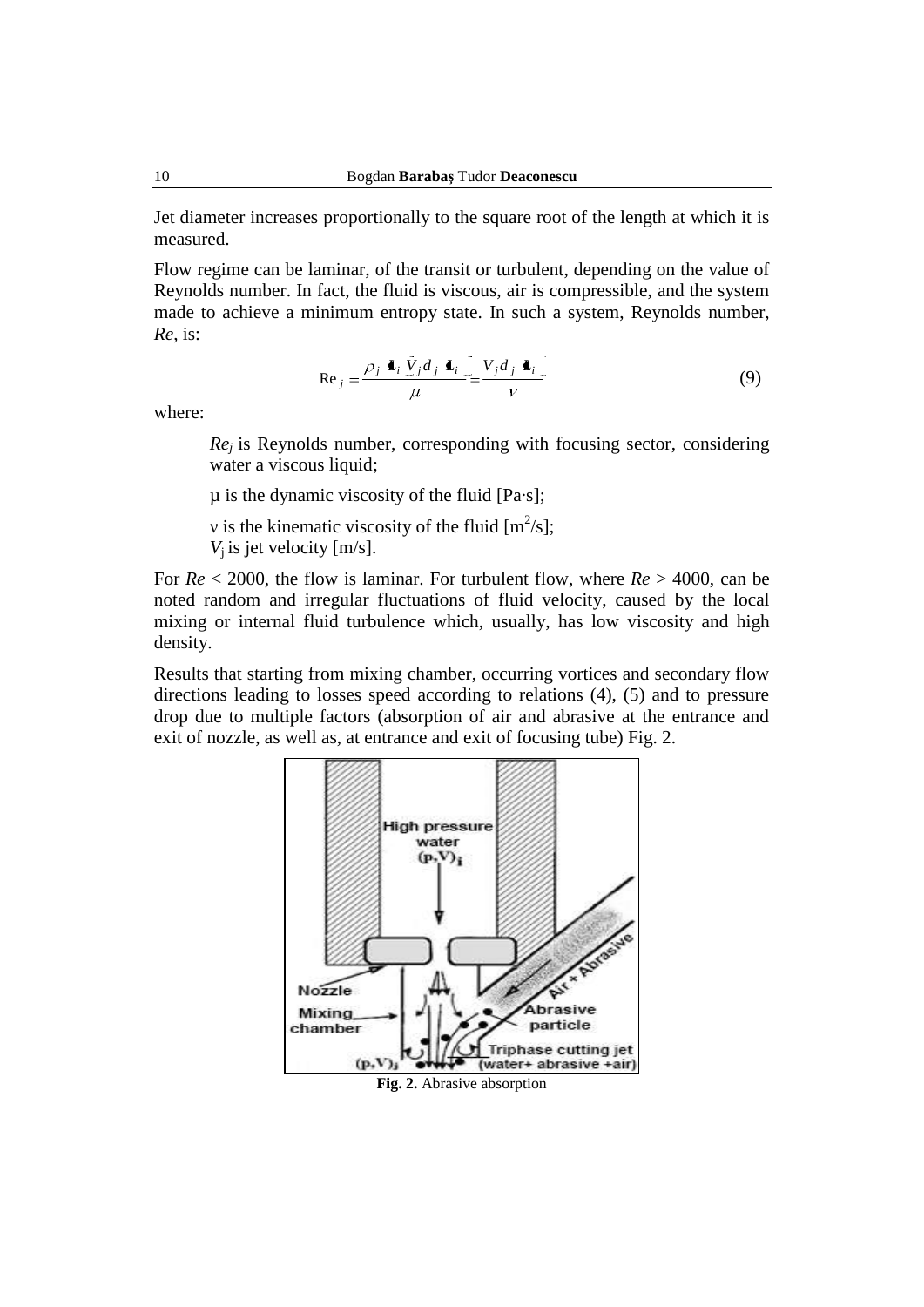The absorption of particles of the abrasive in fluid has no analytical solution, only approximations of the curves resulting from experimental research.

Pressure drop at distance  $L_i$  of the exit of the nozzle can be calculated from the relationship (10):

$$
\Delta p = k \frac{\rho_j \blacktriangle t_i \bar{\nu}^2}{2} \tag{10}
$$

where *k* is a pressure loss coefficient ( $k = 0.05$  for each component that loses pressure) [8].

It is considered that the particles are driven in the fluid, having a negligible initial speed, being accelerated to a fluid velocity. The particle shape is considered spherical, with a smooth surface, so that not develop resistance forces to movement in the fluid.

The entrance into the fluid is approximated as being slow and laminar. In these conditions, the absorption force  $F_{tr}$  applied by the fluid on each particle can be calculated by the relationship [16]:

$$
F_{tr} = F_{av} + F_{ip} \tag{11}
$$

where:

 $F_{tr}$  is the force through a particle of abrasive is attracted towards the centre of the fluid [N];

*F*av is the force of attraction manifested between particles and fluid, due to viscosity [N];

 $F_{ip}$  is the force that occurs due to particle inertia [N].

$$
F_{tr} = C_D \frac{\pi \rho}{8} d^2 w^2 + \frac{\pi \rho}{12} d^3 \frac{dw}{dt}
$$
 (12)

where:

 $C<sub>D</sub>$  is a coefficient of particle movement resistance;

*d* is the diameter of the abrasive particle, considered spherical [mm];

*w* is the relative velocity of the particle to the fluid. [m/s].

At the entrance of the jet in the mixing chamber, the pressure inside is equivalent to the normal pressure  $p_n$  [14].

Because of the high speed of the jet that passes through the mixing chamber with  $V_j$  (L<sub>i</sub>), having a mass flow  $Qm_j$ , in the jet is incorporated an amount of air, resulting, in the mixing chamber, a pressure drop with the value:

$$
\Delta p_{cam} = p_n - p_{cam} \tag{13}
$$

where:

*p*<sub>cam</sub> is the pressure in the mixing chamber when crossing jet [MPa];  $p_n$  is the normal pressure [MPa].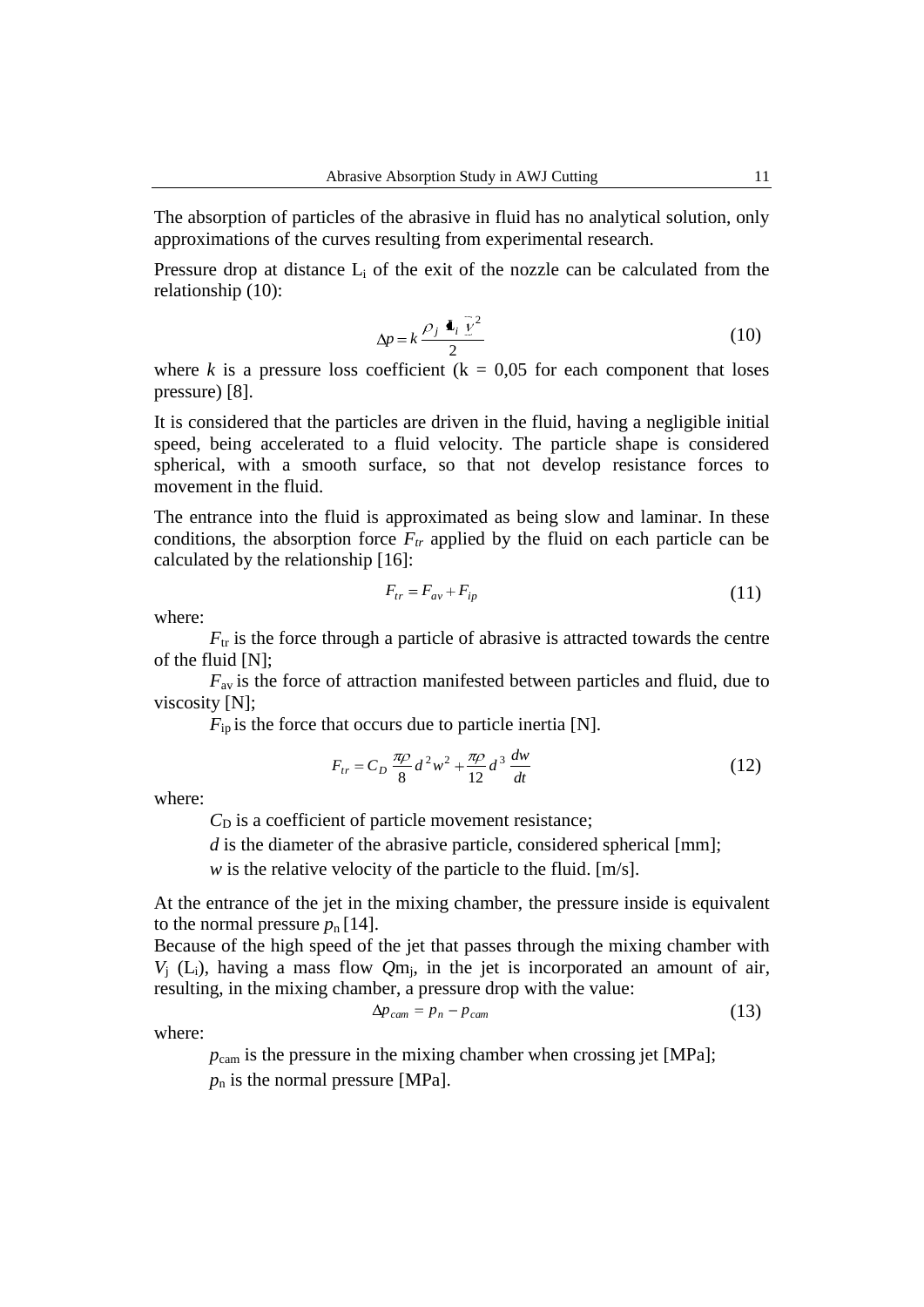On the other hand, the pressure drop in the mixing chamber  $\Delta p_{cam}$  may be considered [5]:

$$
\Delta p_{cam} = p_{ab} \tag{14}
$$

where:

pab represents the pressure needed to transport the abrasive [MPa]. Relationship (14) can be developed [5]:

$$
\Delta p_{cam} = a \frac{dm_{ab}}{dt} \frac{dQ_{ab}}{dt}
$$
\n(15)

where:

*a* is the coefficient of losses, occurring from transport of the abrasive;

 $Q_{ab}/dt$  is specific flow of abrasive, transported in unit time [l/min<sup>2</sup>];

 $dm_{ab}/dt$  is mass of abrasive, transported in unit time [g/s].

A greater difference in pressure leads to aspiration of a larger amount of abrasive, in unit time.

The pressure difference increases with increasing water pressure and decreased of the volume of air in the room.

The volume of air aspirated into the jet, that determines the pressure in the mixing chamber  $p_{\text{cam}}$  și  $\Delta p_{\text{cam}}$ , depends on several process parameters, including constructive parameters of the processing head: nozzle design and mixing chamber design, diameter and slope of aspiration hose.

Aspired air volume increases approximately linearly with the square root of water pressure before passing through the nozzle. Also increases with the length of the mixing chamber.

A specific calculation relation of air flow aspirated in jet is [9]:

$$
\frac{dQ_{aer}}{dt} = a_1 \sqrt{p} \tag{16}
$$

where  $a_1$  is a coefficient that takes into account of the characteristics of the cutting jet head.

## **1.1. Focusing and injection of hydro abrasive jet**

Focusing tube or mixing tube, is a component of great importance in processing with hydro abrasive jet.

It is characterized by the following parameters [10]: lenght *L* [mm], inner diameter *D* [mm], the pressure at the entry of focusing tube  $p_{ie}$  [MPa], jet speed at the entry of the tube  $V_{\text{je}}$  [m/s], the pressure at the outlet of the focusing tube  $p_{\text{f}}$ [MPa] and jet speed at the exit of the tube  $V_f$  [m/s] (Fig. 3).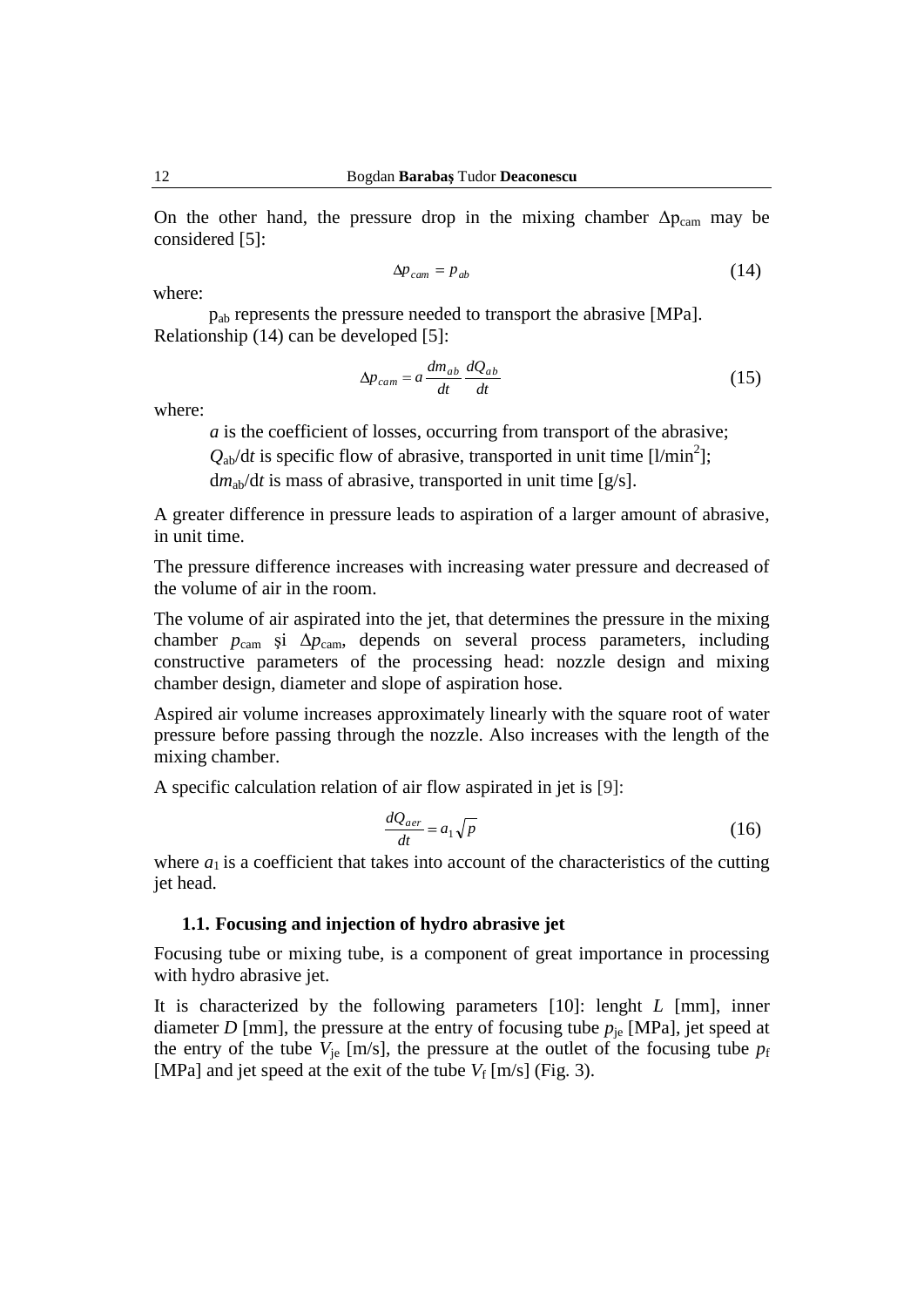

**Fig. 3.** Focusing process

Jet forming system is one to which may be applied the conservation laws of moments [11]. It can be written as:

$$
\sum \frac{dm}{dt} V \text{ initial } = \sum \frac{dm}{dt} V \text{ final } \tag{17}
$$

$$
\frac{dm_w}{dt}V_j = \frac{dm_{air}}{dt}V_f + \frac{dm_w}{dt}V_f + \frac{dm_{ab}}{dt}V_f
$$
\n(18)

Considering the insignificant air mass and the speed of the abrasive particles and the molecules of water equal to the output speed of the focusing tube  $V_f$ , it results:

$$
\frac{dm_w}{dt}V_j = \left(\frac{dm_w}{dt} + \frac{dm_{ab}}{dt}\right)V_f
$$
\n(19)

$$
V_f = \frac{\frac{dm_w}{dt}}{\left(\frac{dm_w}{dt} + \frac{dm_{abr}}{dt}\right)} V_j
$$
 (20)

Relationship (20) is one approximate; starting conditions are different from real ones. The particle was considered a sphere with smooth surface, so without friction and without loss of moment that occurs when rolling a non-spherical particle.

Likewise, not taking into account the collisions with the walls of the tube and any collisions between particles, who fragmenting and decreasing them, changing the entire process. It was not taken into account the loss of speed caused by changing the jet density and of the loss of speed due to the distance of the nozzle.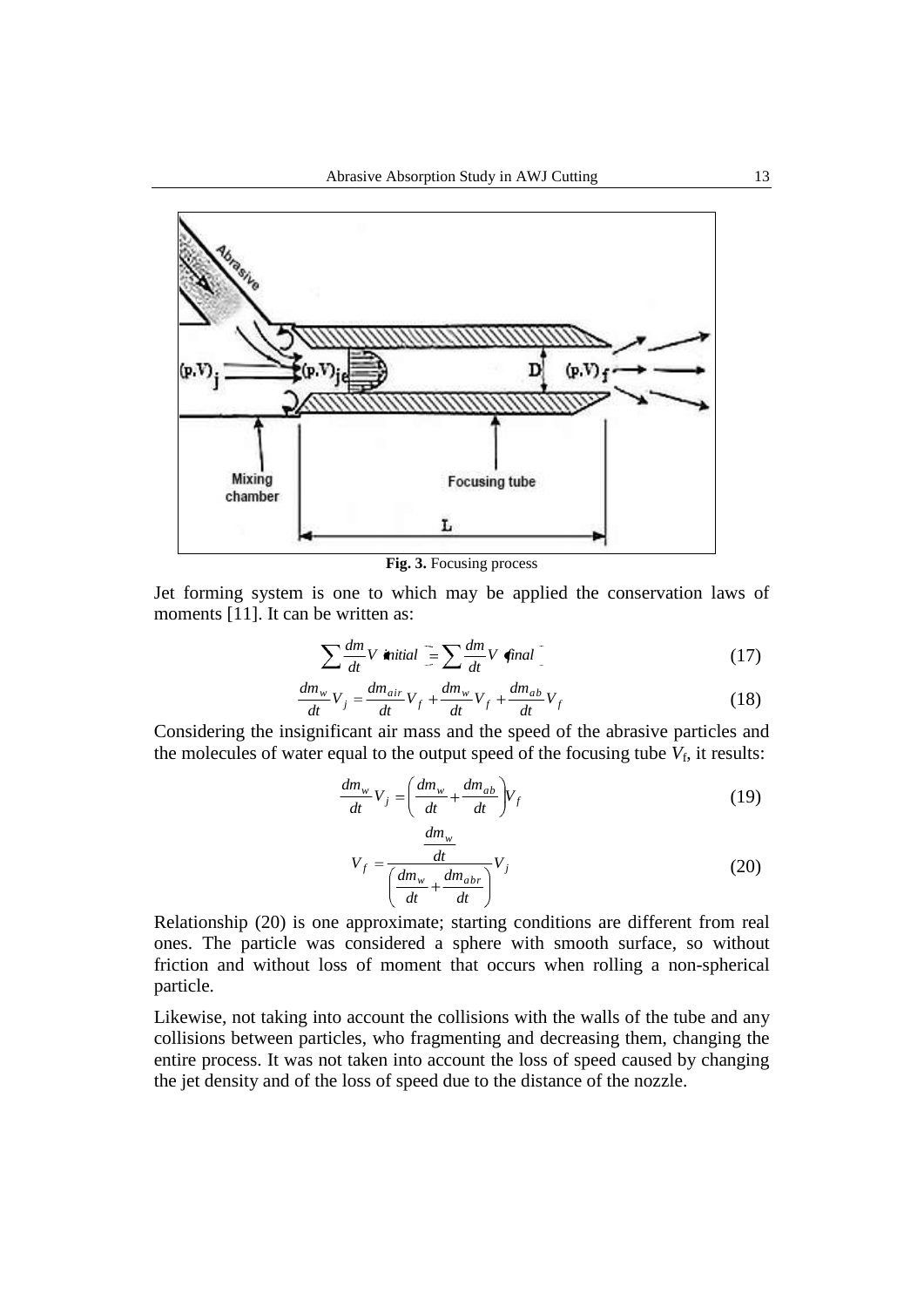For this reason, the analytical data must be confirmed by experiments.

Momber and Kovacevic correct the relationship (20), applying a set of experiments that led to the relationship (21) of the real speed of the particles to the exit of the focusing tube [12]:

$$
V_{i} = A \frac{\frac{dm_{w}}{dt} \sqrt{\frac{p_{j}}{\rho_{j}} \mathbf{I}_{i}}}{\frac{dm_{w}}{dt} + \frac{dm_{abr}}{dt}} \left[ 1 - e^{\frac{-BL}{d} \left( \frac{\rho_{j} \mathbf{I}_{i}}{2\rho_{abr} + \rho_{j} \mathbf{I}_{i}} \right)} \right]
$$
(21)

where:

*V*<sup>i</sup> is the velocity of jet at a distance *L*i;

*A* and *B* are parameters that depend on the design of parts of the cutting head;

*d* is the particle diameter of the abrasive.

$$
V_f = A \frac{\frac{dm_w}{dt} V_j}{\frac{dm_w}{dt} + \frac{dm_{abr}}{dt}} \left[ 1 - e^{\frac{-BL}{d} \left( \frac{\rho_f}{2\rho_{abr} + \rho_f} \right)} \right]
$$
(22)

Equation (22) shows the dependence on the jet exit speed of the focusing tube (*V*f), on variation in mass of the water who enters in the mixing chamber per unit time  $dm_w/dt$ , on variation of abrasive mass that is absorbed per unit time (dm<sub>abr</sub>/dt), on variation of jet density  $\rho_j(L_i)$  depending on its distance from the nozzle, on the abrasive characteristics (density  $\rho_{\text{abr}}$  and the diameter of the abrasive granules *d*), on positioning from the nozzle (length *L*), as well as parameters A and B, who depend on the constructive form of the cutting head.

#### **3. Experimental results**

The research was conducted on a machine Maxiem 1530.

Were used high pressure  $p_1 = 345$  MPa and low pressure  $p_2 = 180$  MPa.

Were used sapphire nozzle with  $d_d = 0.28$  mm and  $d_d = 0.08$  mm.

In the first case, the focusing tube has the length  $of L \Box 100 \cdot D = 75$  mm, where the focusing tube diameter is D  $\approx$  3·d<sub>d</sub><sub>s</sub> = 0.84 mm.

For the second nozzle was used a focusing tube with the length of  $L = 25$  [mm].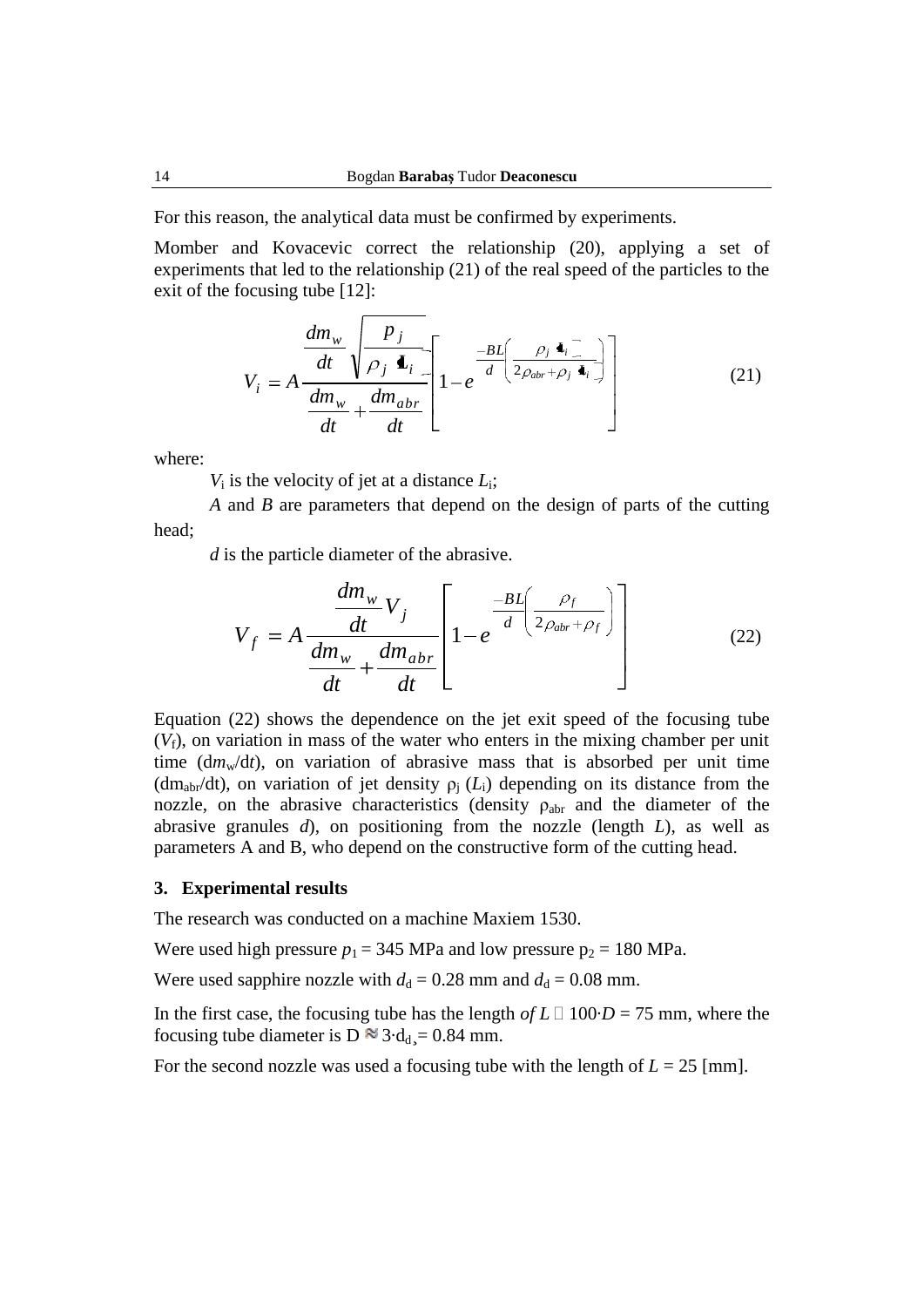

**Fig. 4.** Maxiem hidroabrasive system.

In Fig. 4 is shown the abrasive feeder of Omax Corporation, Maxiem 1530 model. Abrasive reaches the tank, filtered and pushed by compressed air, after being discharged in a warehouse. From the tank, the abrasive is aspirated into the mixing chamber through a transparent plastic tube. The plastic tube must be perfectly dry, not slippery on the inside or abrasive blocked, strengthened on tube walls, because the pressure difference between the pressure inside the mixing chamber and normal pressure has moderate values.

Were used three types of garnet abrasive: Mesh 60, Mesh 80 and Mesh 100 with the following characteristics (Table 1).

| No. | Type of abrasive |     |      | $\vert$ Grain size [mm] $\vert$ Density [g/cm <sup>3</sup> ] $\vert$ Hardness[Mohs] $\vert$ Purity |         |
|-----|------------------|-----|------|----------------------------------------------------------------------------------------------------|---------|
|     | Garnet Mesh 60   | 250 | 2.24 |                                                                                                    | $>80\%$ |
|     | Garnet Mesh 80   | 180 | 2.30 | >8                                                                                                 | $>80\%$ |
|     | Garnet Mesh 100  | 150 | 2.40 | > 8                                                                                                | $>80\%$ |

**Table 1.** Properties of used abrasives

The used material is alloyed austenitic stainless steel X5CrNiMo17-12-2 with the following properties: Hardness Rockwell B,  $H_B = 80$ ; machinability,  $M=82.5$ ; modulus of elasticity,  $E = 193$  GPa; thickness  $h = 10$  mm; length of cut  $l = 100$  mm.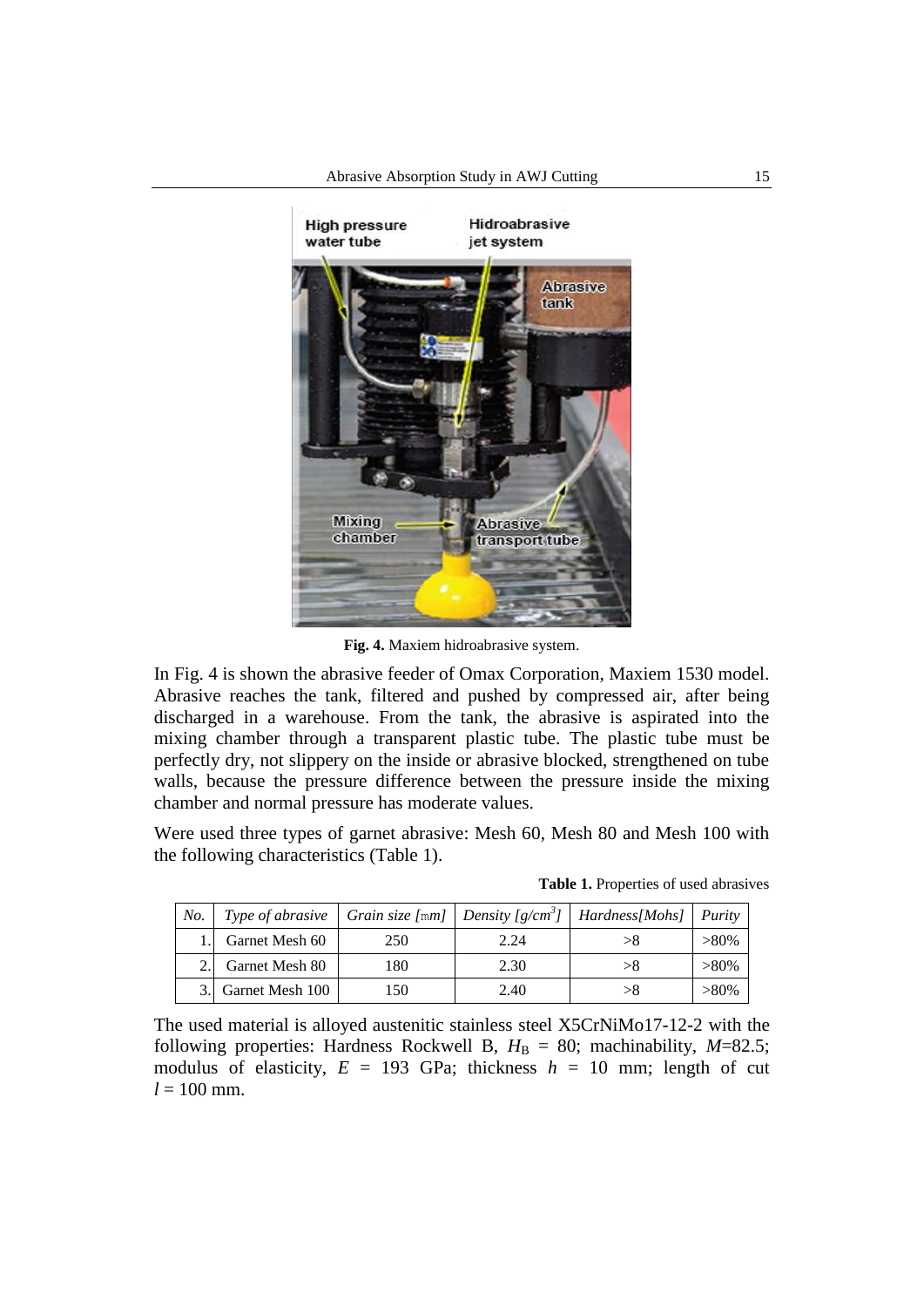The setting parameters are shown in Fig. 5.

| MAAZEM Machine Setup:                                                                                                                                                                                                                                                                                                                                                                                                                                                                      |                                                                                                                                                                                                                                       |                                                                                                        | Nozzle-Paskion"<br>000* Distance floor "User Home"                                                                                                                                                                                                                                                                                                                                                                                                                                                                                                     |
|--------------------------------------------------------------------------------------------------------------------------------------------------------------------------------------------------------------------------------------------------------------------------------------------------------------------------------------------------------------------------------------------------------------------------------------------------------------------------------------------|---------------------------------------------------------------------------------------------------------------------------------------------------------------------------------------------------------------------------------------|--------------------------------------------------------------------------------------------------------|--------------------------------------------------------------------------------------------------------------------------------------------------------------------------------------------------------------------------------------------------------------------------------------------------------------------------------------------------------------------------------------------------------------------------------------------------------------------------------------------------------------------------------------------------------|
| Pung Effective Configuration   Event Effinite Timing   Motor                                                                                                                                                                                                                                                                                                                                                                                                                               |                                                                                                                                                                                                                                       |                                                                                                        | 0.00                                                                                                                                                                                                                                                                                                                                                                                                                                                                                                                                                   |
| Personal Porgin High Person Model<br>Note:<br><b>CONTRACTOR IN A REPORT OF A STATE OF A REPORT OF A STATE OF A REPORT OF A STATE OF A REPORT OF A STATE OF A ST</b><br>This is where you relittle tradit WAS scheare from your pump and restablish to configured. Changes made have a fact traveline<br>suiting reside will adjust the lead site, acceleratory, and other parameters of the inschine when culting.<br>(You are reporting to the suffixees how your suchine is configured.) | 388,73705<br>Pleasure of Planpin Low Pleasure Mode: 137 0514<br>Javelloited Disease 312794<br>Miercy Tube Diservice 13 8382<br><b>Heatund Airport Floy Park 1991-1991</b><br><b>Realize Size: INT</b><br><b>Riteries Index: (135)</b> | <b>W</b><br>kills.<br><b>RIEL</b><br>mm.<br><b>Kazleen</b><br>Made E/E Standard<br>Llocit Disc panel . | * Bulance harr 'Pah Star"<br>a<br>$000*$<br>0.00<br>244<br>Vector   Mavern   Jeg X   Jog H   Jeg v   Jog V   Mavern<br><b>Abdul</b><br>Sakir<br>Ready to begin machining.<br><b>Det Limits Disabled</b><br>Action<br>hangs Fath Setual Praytery to Screen! Begin Hachming.<br>Statistics<br>(Values reported after hood offent applied.)<br>POWERFORM AND TOTAL MONEYARD<br>Righ pressure senting: 344.74 HFs.<br>low preseure setting: 127.90 MPs<br>Mising tode diseases: 0,8252 mm<br>Jewel diameter: 0.2794 mm<br>Monacow flow swist 0.1402 Mg/min |
|                                                                                                                                                                                                                                                                                                                                                                                                                                                                                            |                                                                                                                                                                                                                                       |                                                                                                        | Abstrative alge: 80.00 meet (TH 9td.)<br>Abrahive index: 0.05<br>Fred zete breakdown: (ma/ain.)                                                                                                                                                                                                                                                                                                                                                                                                                                                        |
| X Coreel<br>7.80                                                                                                                                                                                                                                                                                                                                                                                                                                                                           | 占                                                                                                                                                                                                                                     |                                                                                                        |                                                                                                                                                                                                                                                                                                                                                                                                                                                                                                                                                        |

**Fig. 5.** Maxiem 1530 equipment configuration window.

Setting the AWJ machine has been executed by changing water pressure provided by the pump for the maximum value  $p = 345$  MPa to  $p = 180$  MPa. Samples were executed with two pressures for each type of abrasive. The abrasive flow rate was measured in Test Mode (Fig. 6) for t=5min and the obtained value was introduced in the configuration window.

Further, samples were made with a mini jet head cutting, with orifice diameter  $d_d$  $= 0.08$  mm. For values of abrasive flow rate, it was used the same method.

| Some<br>Automatically stop after 60 second(s).<br><b>Be sti</b><br>Const<br>and th<br>eauin<br>of time<br>the be<br>STOP<br>C Abrasive Only<br>Pump Only (Jet is off, Main Pump is active)<br>Water Only (Jet is on, Main Pump is active)<br>(* Water and Abrasive (Jet and Abrasive are on, Main Pump is active)<br>Pump Pressure:<br>(* High<br>$C$ Low<br>Delay before starting test:<br>seconds<br>Duration of test:<br>seconds<br>160 |            | Test in progress |  |
|--------------------------------------------------------------------------------------------------------------------------------------------------------------------------------------------------------------------------------------------------------------------------------------------------------------------------------------------------------------------------------------------------------------------------------------------|------------|------------------|--|
| Warning:<br>Select the test to run:                                                                                                                                                                                                                                                                                                                                                                                                        |            |                  |  |
|                                                                                                                                                                                                                                                                                                                                                                                                                                            |            | 00:00:21:90      |  |
|                                                                                                                                                                                                                                                                                                                                                                                                                                            |            |                  |  |
|                                                                                                                                                                                                                                                                                                                                                                                                                                            |            |                  |  |
|                                                                                                                                                                                                                                                                                                                                                                                                                                            |            |                  |  |
|                                                                                                                                                                                                                                                                                                                                                                                                                                            |            |                  |  |
|                                                                                                                                                                                                                                                                                                                                                                                                                                            |            |                  |  |
|                                                                                                                                                                                                                                                                                                                                                                                                                                            |            |                  |  |
|                                                                                                                                                                                                                                                                                                                                                                                                                                            |            |                  |  |
|                                                                                                                                                                                                                                                                                                                                                                                                                                            |            |                  |  |
|                                                                                                                                                                                                                                                                                                                                                                                                                                            |            |                  |  |
|                                                                                                                                                                                                                                                                                                                                                                                                                                            |            |                  |  |
|                                                                                                                                                                                                                                                                                                                                                                                                                                            |            |                  |  |
|                                                                                                                                                                                                                                                                                                                                                                                                                                            | Start Test |                  |  |
|                                                                                                                                                                                                                                                                                                                                                                                                                                            |            |                  |  |
|                                                                                                                                                                                                                                                                                                                                                                                                                                            |            |                  |  |
| $\times$ Close (60)<br>Help                                                                                                                                                                                                                                                                                                                                                                                                                |            |                  |  |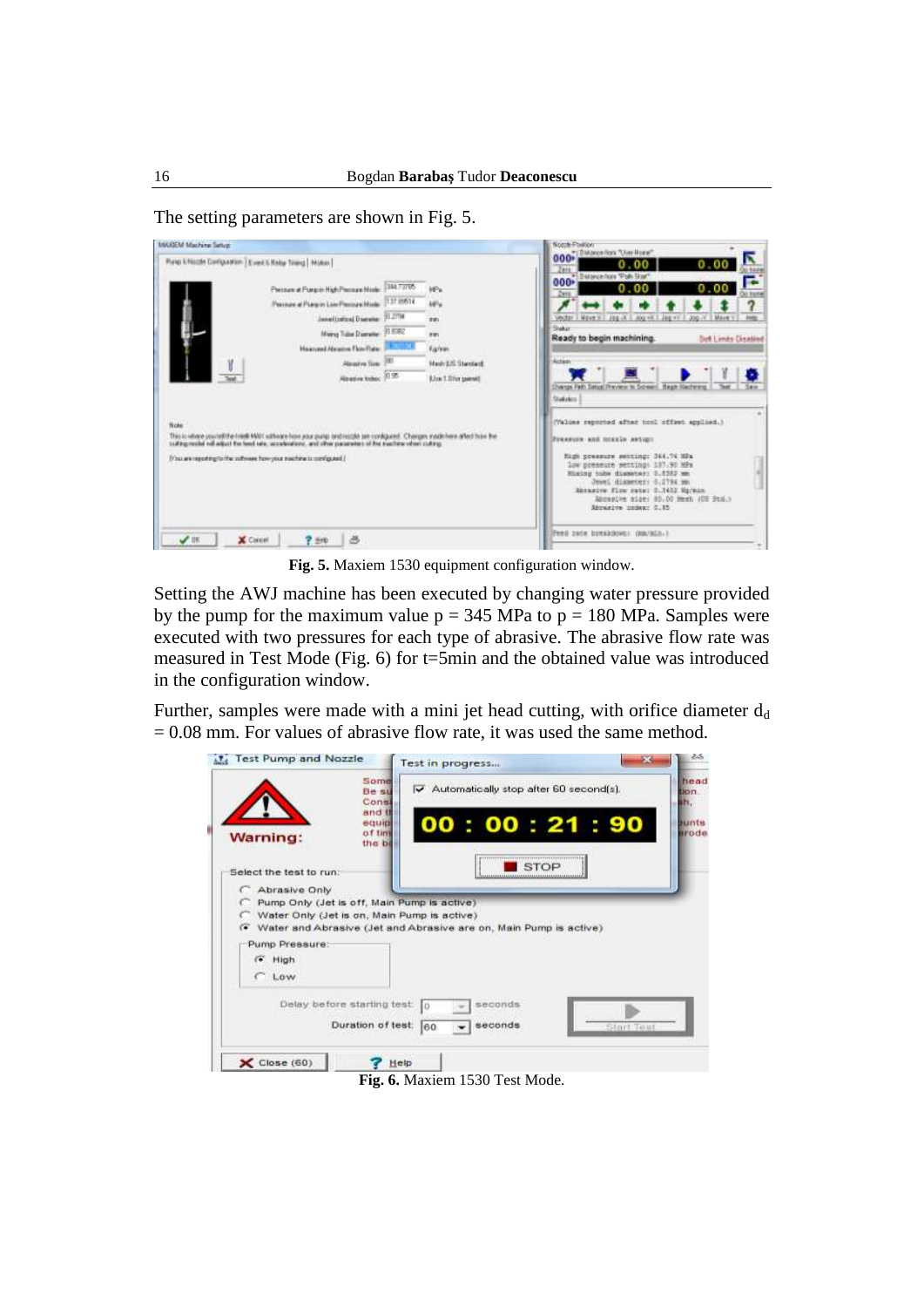The results were listed in Table 2.

| Test | Pressure | <b>Orifice</b>       | Type of | Measured         | <b>Used</b> | Operation | Estimated |
|------|----------|----------------------|---------|------------------|-------------|-----------|-----------|
| no.  | [MPa]    | diameter             | garnet  | abrasive         | abrasive    | time      | cost      |
|      |          | $\lfloor mm \rfloor$ | [Mesh]  | <i>flow rate</i> | [Kg]        | [min]     | [Euro]    |
|      |          |                      |         | [kg/min]         |             |           |           |
| 1.   |          |                      | 60      | 0.29             | 0.39        | 1.42      | 0.6       |
| 2.   |          | 0.28                 | 80      | 0.34             | 0.43        | 1.358     | 0.57      |
| 3.   | 345      |                      | 100     | 0.405            | 0.49        | 1.316     | 0.55      |
| 4.   |          |                      | 60      | 0.015            | 0.18        | 12.34     | 5.14      |
| 5.   |          | 0.08                 | 80      | 0.05             | 0.38        | 9.58      | 4.16      |
| 6.   |          |                      | 100     | 0.081            | 0.59        | 7.38      | 3.08      |
| 7.   |          |                      | 60      | 0.21             | 1.06        | 5.13      | 2.14      |
| 8.   |          | 0.28                 | 80      | 0.28             | 1.19        | 4.33      | 1.8       |
| 9.   | 180      |                      | 100     | 0.335            | 1.29        | 3.96      | 1.65      |
| 10.  |          |                      | 60      | 0.009            | 0.41        | 46.1      | 19        |
| 11.  |          | 0.08                 | 80      | 0.022            | 0.73        | 33.2      | 13.8      |
| 12.  |          |                      | 100     | 0.058            | 1.36        | 22.5      | 9.82      |

**Table 2.** Properties of used abrasives.

The estimated cost is calculated for 25 Euro/hour for AWJ function. The used software for AWJ setting and cutting was Intelli-Max Make, version 23.0, release date: 26.08.2015.

## **Conclusions**

The increase of pressure in the high pressure system, greatly influences the operating time and the amount of abrasive consumed, on the downside of their. Jet cutting process becomes more cost effective with increasing work pressure. Equipment of the latest generation, working with pump which provide a pressure, up to  $p = 600$  MPa.

Decrease in diameter of nozzle,  $d_{d}$ , leading to lower consumption of abrasive, for all that, the amount of abrasive consumption for the same operation grows, due to increase of working time. Use of heads with nozzle diameter much smaller, leads to increase in the cost of processing.

Changing the type of abrasive has a much greater influence in the case of low pressure, within the meaning of large increase of working time with increasing of particle size and decrease of nozzle diameter.